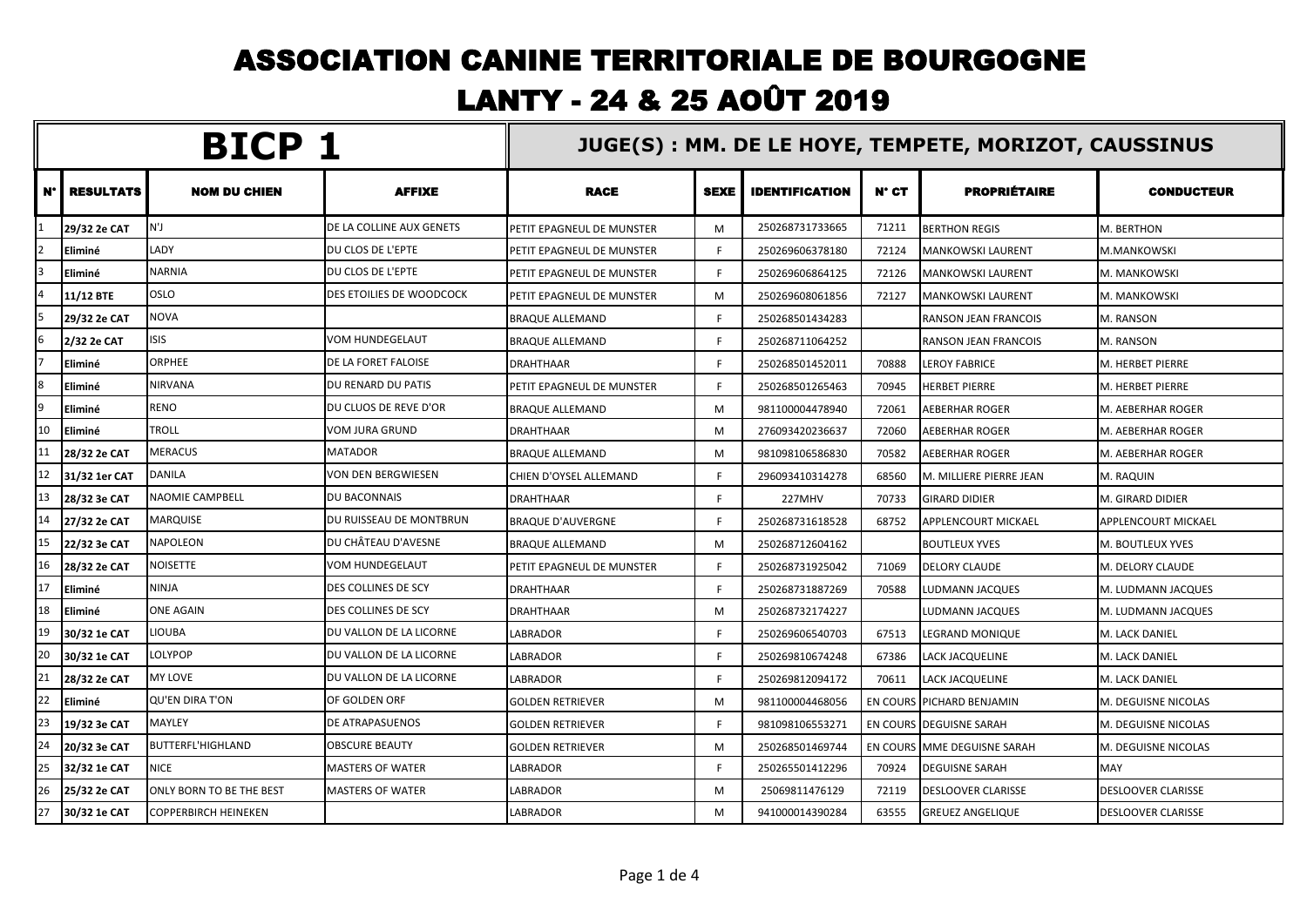|    | 20/32 3e CAT   | <b>BUTTERFL'HIGHLAND</b>            | OH WALKING ON THE MOON  | <b>GOLDEN RETRIEVER</b>       | м | 250268501469744 |       | EN COURS IDESGUISNE SARAH   |                       |
|----|----------------|-------------------------------------|-------------------------|-------------------------------|---|-----------------|-------|-----------------------------|-----------------------|
| 29 | 32/32 1e CAT   | <b>ORKA</b>                         | <b>MASTERS OF WATER</b> | <b>LABRADOR</b>               |   | 250268732035399 | 72118 | <b>M. BARRAUD WILLY</b>     | <b>M. CORMIER</b>     |
| 30 | 26/32 2e CAT   | <b>FLYING JACKET</b>                | DIX HUIT CARATS         | <b>FLAT COATED</b>            | М | 2GPX054         |       | <b>EN COURS RICHE ANNE</b>  | <b>MME RICHE ANNE</b> |
| 31 | 32/32 1e CAT   | NEWMARKET CARD GAME DIX HUIT CARATS |                         | <b>FLAT COATED</b>            | м | 250269802694061 | 72027 | <b>RICHE ANNE</b>           | <b>MME RICHE ANNE</b> |
| 32 | 28/32 2e CAT   | NORDIC TATOO                        | DIX HUIT CARATS         | <b>FLAT COATED</b>            | M | 250269802709517 | 72029 | <b>CAIN-RICHE ANNE</b>      | <b>MME RICHE ANNE</b> |
|    | 30/32 1e CAT   | <b>ONLY YOU</b>                     | DIX HUIT CARATS         | <b>FLAT COATED</b>            | м | 250269811541633 | 72028 | <b>RICHE ANNE</b>           | <b>MME RICHE ANNE</b> |
| 34 | 26/32 3e CAT   | <b>NASH</b>                         |                         | PETIT EPAGNEUL DE MUNSTER     | м | 250269811352400 |       | EN COURS AUDIOT BERANGERE   | M. GONCALVES          |
| 35 | 28/32 2e CAT   | <b>MISS</b>                         |                         | PETIT EPAGNEUL DE MUNSTER     |   | 250269811287027 | 69520 | <b>AUDIOT BERANGERE</b>     | M. GONCALVES          |
|    | <b>Eliminé</b> | JAM-REK                             | DES PETITS CABOCHARDS   | <b>BRAQUE ALLEMAND</b>        | м | 250269802391455 | 69958 | <b>IM. CHEVRAND EDOUARD</b> | <b>M. CHEVRAND</b>    |
|    | 29/32 3e CAT   | <b>BRIARDVALLEY</b>                 | OZZY D                  | <b>COCKER SPANIEL ANGLAIS</b> | M | 981000004645183 |       | <b>ASTRUC XAVIER</b>        | <b>ASTRUC XAVIER</b>  |
|    | 26/32 2e CAT   | <b>SCANDALO</b>                     | DU POULIT SAN DANIS     | <b>SETTER ANGLAIS</b>         | M | 941000019664312 |       | <b>M. BERTAUX LAURENT</b>   | M. RAQUIN             |

| BICP <sub>2</sub> |                  |                                      |                                 |                           |             |                       |                | JUGE (S) : MM. DE LE HOYE, TEMPETE, CAUSSINUS |                          |
|-------------------|------------------|--------------------------------------|---------------------------------|---------------------------|-------------|-----------------------|----------------|-----------------------------------------------|--------------------------|
| $N^{\circ}$       | <b>RESULTATS</b> | <b>NOM DU CHIEN</b>                  | <b>AFFIXE</b>                   | <b>RACE</b>               | <b>SEXE</b> | <b>IDENTIFICATION</b> | $N^{\circ}$ CT | <b>PROPRIÉTAIRE</b>                           | <b>CONDUCTEUR</b>        |
|                   | 32/32 1e CAT     | <b>ONLY THE BRAVE</b>                | OF SWEET EYES                   | <b>LABRADOR</b>           | м           | 250268732293303       |                | EN COURS WELELE SANDRINE                      | MME WELELE SANDRINE      |
|                   | 29/32 2e CAT     | <b>MILKA</b>                         | DU CHÂTEAU DE BIGNY             | LABRADOR                  |             | 250268500986489       |                | <b>IMATIVON VALERIE</b>                       | <b>BESSONIER ANGIE</b>   |
|                   | 24/32 2e CAT     | LINDT                                | DU CHÂTEAU DE BIGNY             | <b>LABRADOR</b>           |             | 250268500899226       | 69464          | <b>IMARLOT CHRISTELLE</b>                     | <b>MME MARLOT</b>        |
|                   | 27/32 2e CAT     | <b>MEIA</b>                          | DU PLATEAU DES ABEILLES         | <b>GOLDEN RETRIEVER</b>   |             | 181KCD                | 68858          | <b>IMME DESSEIGNES KARINE</b>                 | <b>MME DESSEIGNES</b>    |
|                   | 26/32 2e CAT     | <b>ROCK'N'ROLL</b>                   | <b>MEVILINO VAL STAR</b>        | LABRADOR                  | м           | 990000001630437       | 71528          | <b>BOURGOIN EVELYNE</b>                       | MME BOURGOIN EVELYNE     |
|                   | 6 32/32 1e CAT   | <b>NAIADE</b>                        | <b>DE LA TOUR FARMINA</b>       | <b>LABRADOR</b>           |             | 250268731809403       | 70138          | <b>IMATIVON VALERIE</b>                       | MME MATIVON VALERIE      |
|                   | 30/32 2e CAT     | N'J                                  | DE LA COLLINE AUX GENETS        | PETIT EPAGNEUL DE MUNSTER | м           | 250268731733665       | 71211          | <b>BERTHON REGIS</b>                          | <b>M. BERTHON REGIS</b>  |
|                   | 8 31/32/1e CAT   | <b>NELSON</b><br>D'UXEL DE MORDHORRE |                                 | <b>LABRADOR</b>           | м           | 250269606823488       | 70222          | <b>QUETARD FRANCIS</b>                        | M. QUETARD FRANCIS       |
|                   | 9 Eliminé        | LADY                                 | DU CLOS DE L'EPTE               | PETIT EPAGNEUL DE MUNSTER |             | 250269606378180       | 72124          | <b>IMANKOWSKI LAURENT</b>                     | <b>M. MANKOWSKI</b>      |
|                   | 10 Eliminé       | <b>NARNIA</b>                        | DU CLOS DE L'EPTE               | PETIT EPAGNEUL DE MUNSTER |             | 250269606864125       | 72126          | MANKOWSKI LAURENT                             | M. MANKOWSKI             |
|                   | 11 Eliminé       | <b>OSLO</b>                          | <b>DES ETOILIES DE WOODCOCK</b> | PETIT EPAGNEUL DE MUNSTER | м           | 250269608061856       | 72127          | <b>MANKOWSKI LAURENT</b>                      | M. MANKOWSKI             |
|                   | 12 30/32 1e CAT  | <b>OLKO</b>                          |                                 | CHIEN D'OYSEL ALLEMAND    | м           | 250269608155731       | 71666          | <b>COLLIN PASCAL</b>                          | M. RAQUIN                |
|                   | 13 Eliminé       | <b>RENO</b>                          | DU CLOS DE REVE D'OR            | <b>BRAQUE ALLEMAND</b>    | м           | 981100004478940       | 72061          | M. AEBERHAR ROGER                             | M. AEBERHAR ROGER        |
|                   | 14 Eliminé       | <b>TROLL</b>                         | <b>VOM JURA GRUND</b>           | <b>DRAHTHAAR</b>          | м           | 276093420236637       | 72060          | <b>M.AEBERHAR ROGER</b>                       | <b>M. AEBERHAR ROGER</b> |
|                   | 15 Eliminé       | <b>MERACUS MATADOR</b>               |                                 | <b>BRAQUE ALLEMAND</b>    | м           | 981098106586830       | 70582          | M. AEBERHAR ROGER                             | M. AEBERHAR ROGER        |
|                   | 16 29/32 2e CAT  | NULIANO DIT NARCO                    |                                 | CHIEN D'OYSEL ALLEMAND    | м           | 250268712640682       | 70287          | <b>MME ANDREY LAETITIA</b>                    | M. RAQUIN                |
|                   | 17 30/32 1e CAT  | <b>NOISETTE</b>                      | <b>DU TRESOR D'ALICE</b>        | CHIEN D'OYSEL ALLEMAND    |             | 221UPP                | 69019          | MME ANDREY LAETITIA                           | M. RAQUIN                |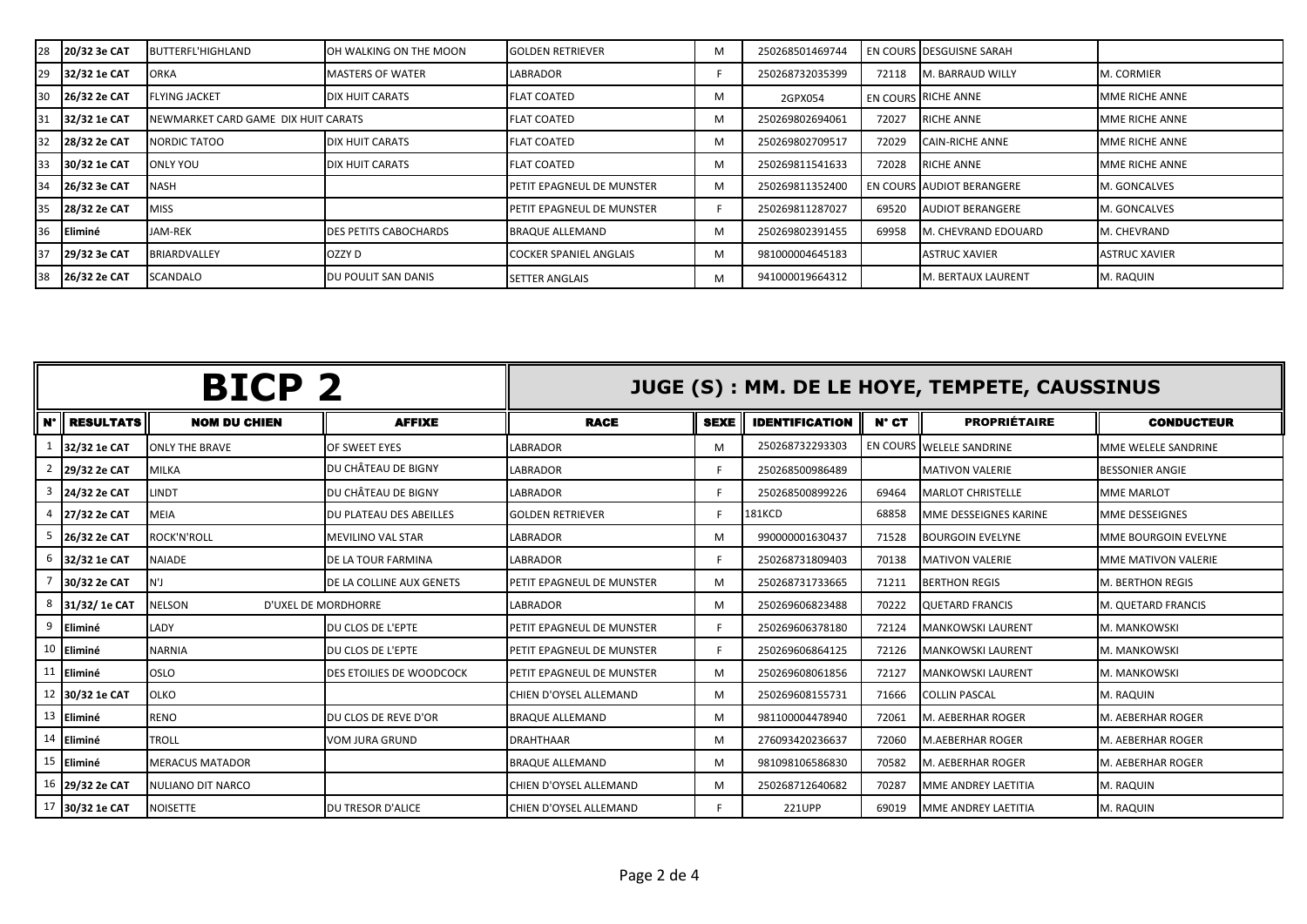| 18 26/32 2e CAT | NEIGE             |                                        | CHIEN D'OYSEL ALLEMAND    |   | 250268501409728 | 70912 | <b>RIVRET LAURINE</b>               | <b>MME RIVRET</b>      |
|-----------------|-------------------|----------------------------------------|---------------------------|---|-----------------|-------|-------------------------------------|------------------------|
| 19 26/32 2e CAT | <b>OSCAR</b>      |                                        | CHIEN D'OYSEL ALLEMAND    | M | 250269811517299 |       | EN COURS HOFFMANN JEROME            | M. HOFFMANN            |
| 20 30/32 2e CAT | <b>MARQUISE</b>   | DU RUISSEAU DE MONTBRUN                | <b>BRAQUE D'AUVERGNE</b>  |   | 250268731618528 | 68752 | <b>APPLENCOURT MICKAEL</b>          | M. APPLENCOURT MICKAEL |
| 21 28/32 1e CAT | <b>NAIA</b>       | DU TRESOR D'ALICE                      | CHIEN D'OYSEL ALLEMAND    |   | 221UPS          | 70072 | <b>M.COLLIN PASCAL</b>              | M. COLLIN PASCAL       |
| 22 11/12 BTE    | <b>NINJA</b>      | DES COLLINES DE SCY                    | <b>DRAHTHAAR</b>          |   | 250268731887269 | 70588 | LUDMANN JACQUES                     | M. LUDMANN JACQUES     |
| 23 32/32 1e CAT | <b>IZZIE</b>      | DE L'ETANG DES JONCS                   | <b>DRAHTHAAR</b>          |   | 250268732174227 |       | LUDMANN JACQUES                     | M. LUDMANN JACQUES     |
| 24 28/32 2e CAT | <b>LIOUBA</b>     | <b>JOU VALLON DE LA LICORNE</b>        | LABRADOR                  |   | 250269606540703 | 67513 | LEGRAND MONIQUE                     | M. LACK DANIEL         |
| 25 32/32/1e CAT | <b>LOLYPOP</b>    | DU VALLON DE LA LICORNE                | LABRADOR                  |   | 250269810674248 | 67386 | <b>LACK JACQUELINE</b>              | M. LACK DANIEL         |
| 26 32/32 1e CAT | <b>MY LOVE</b>    | DU VALLON DE LA LICORNE                | LABRADOR                  |   | 250269812094172 | 70611 | MME LACK JACQUELINE                 | M. LACK DANIEL         |
| 27 Eliminé      | <b>NASH</b>       |                                        | PETIT EPAGNEUL DE MUNSTER | M | 250269811352400 |       | EN COURS AUDIOT BERANGERE           | M. GONCALVES           |
| 28 Eliminé      | <b>MISS</b>       |                                        | PETIT EPAGNEUL DE MUNSTER |   | 250269811287027 | 69520 | <b>AUDIOT BERANGERE</b>             | M. GONCALVES           |
| 29 24/32 3e CAT | <b>NIRVANA</b>    | DU RENARD DES PATIS                    | PETIT EPAGNEUL DE MUNSTER |   | 250268501265463 |       | <b>HERBET PIERRE</b>                | <b>HERBET PIERRE</b>   |
| 30 Eliminé      | <b>ORFEE</b>      | DE LA FORET DE FALOISE                 | <b>DRAHTHAAR</b>          |   | 250268501452011 |       | <b>ILEROY FABRICE</b>               | <b>HERBET PIERRE</b>   |
| 31 31/32 1e CAT | <b>SCANDALO</b>   | DU POULIT SAN DANIS                    | <b>SETTER ANGLAIS</b>     | M | 941000019664312 |       | EN COURS <b>IM. BERTAUX LAURENT</b> | M. RAQUIN              |
| 32 30/32 1e CAT | JOYFUL SISTER ACT | <b>DIX HUIT CARATS</b>                 | <b>FLAT COATED</b>        | M | 250269606289242 | 66828 | <b>CAIN-RICHE ANNE</b>              | MME RICHE ANNE         |
| 33 30/32 1e CAT | <b>NILS</b>       | DE L'ARGENTERIE DE MARFEUILLE          | LABRADOR                  | M | 250268601081307 | 71359 | JUMEAU JEAN-PAUL                    | M. JUMEAU              |
| 34 29/32 2e CAT | <b>NORAH</b>      | DE L'ARGENTERIE DE MARFEUILLE LABRADOR |                           |   | 250268601088999 | 71358 | JUMEAU JEAN-PAUL                    | M. JUMEAU              |
| 35 28/32 2e CAT | <b>NAPOLEON</b>   | DU CHÂTEAU D'AVESNES                   | <b>BRAQUE ALLEMAND</b>    | M | 250268712604162 |       | <b>BOUTLEUX Yves</b>                | <b>BOUTLEUX Yves</b>   |

**JURY :**

## C A C I T

| <b>NOM DU CHIEN</b> | <b>AFFIXE</b> | <b>RACE</b> | <b>CONDUCTEUR</b> |  |  |
|---------------------|---------------|-------------|-------------------|--|--|
|                     |               |             |                   |  |  |

|--|